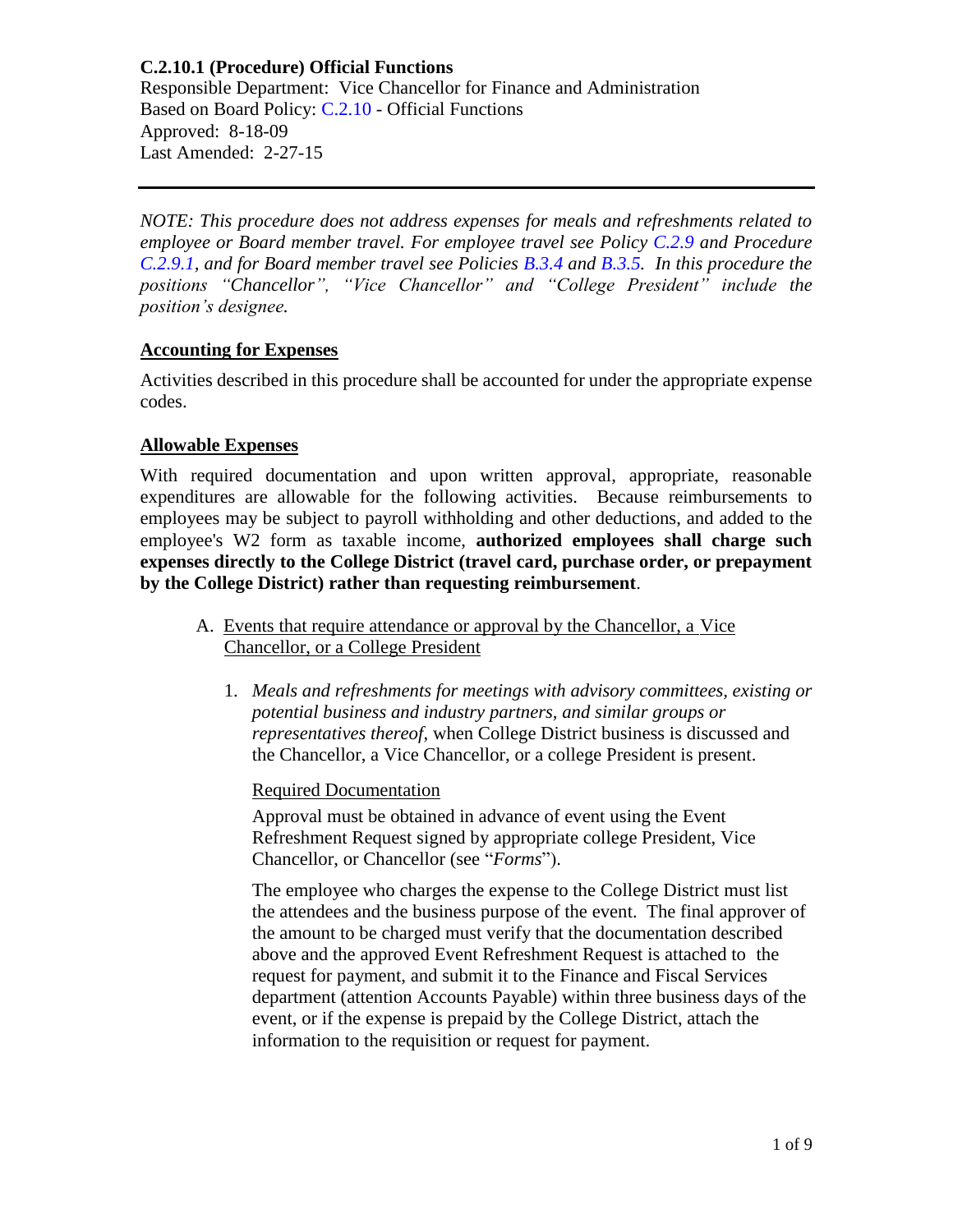Responsible Department: Vice Chancellor for Finance and Administration Based on Board Policy: [C.2.10](https://www.alamo.edu/siteassets/district/about-us/leadership/board-of-trustees/policies-pdfs/section-c/c.2.10-policy.pdf) - Official Functions Approved: 8-18-09 Last Amended: 2-27-15

#### Rationale

- a. Groups and representatives as listed above volunteer their time to assist the College District with instructional program development, job placement efforts and other advisory activities that help the College District fulfill its mission.
- b. The information received from these volunteers is crucial to the College District's success. Thus, the value to the College District far exceeds the cost of the meals or refreshments provided.
- c. Such activities are opportunities to relay to community representatives information about the College District including instructional programs, financial aid options, and special training opportunities that support business and industry and economic development.
- 2. *Meals or refreshments for legislators and representatives of other institutions, governmental agencies and educational institutions* when College District business is discussed and the Chancellor, a Vice Chancellor, or a college President is present. **Contact Legal Services for guidance before planning or incurring expenses for regulatory agencies.**

#### Required Documentation

Approval must be obtained in advance of event using the Event Refreshment Request signed by the appropriate college President, Vice Chancellor, or Chancellor (see "*Forms*").

The employee who charges the expense to the College District must list the attendees and the business purpose of the event. The final approver of the amount to be charged must verify that the documentation described above and the approved Event Refreshment Request is attached to the request for payment, and submit it to the Finance and Fiscal Services department (attention Accounts Payable) within three business days of the event, or if the expense is prepaid by the College District, attach the information to the requisition or request for payment.

#### **Rationale**

- a. In these times of strong competition for public dollars, it is imperative that the College District communicate its needs and concerns to legislators and representatives of other institutions and governmental agencies.
- b. Regular contact with these individuals can help assure that the College District receives high priority as available resources are allocated.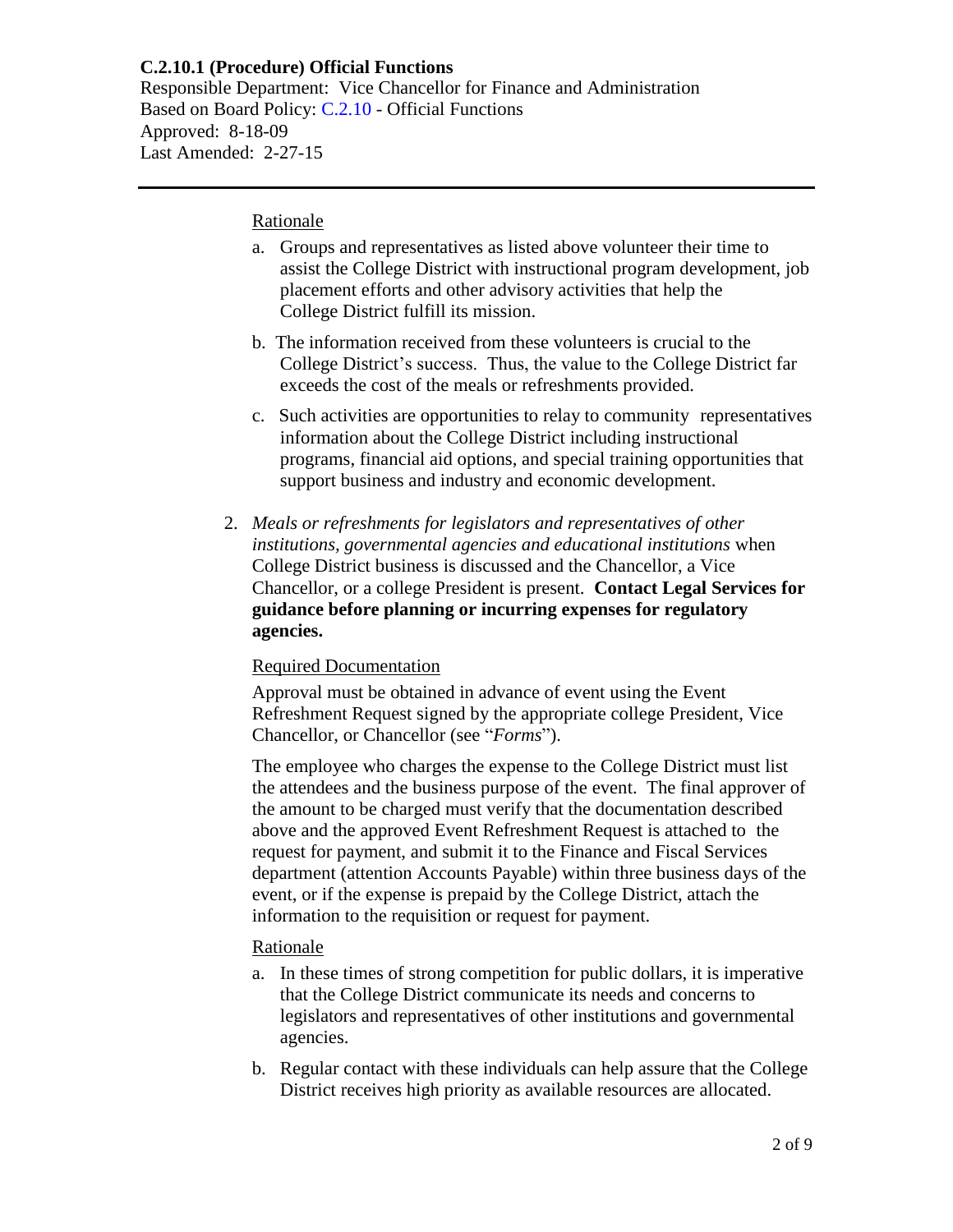Responsible Department: Vice Chancellor for Finance and Administration Based on Board Policy: [C.2.10](https://www.alamo.edu/siteassets/district/about-us/leadership/board-of-trustees/policies-pdfs/section-c/c.2.10-policy.pdf) - Official Functions Approved: 8-18-09 Last Amended: 2-27-15

- c. The potential financial benefit to the College District far exceeds the cost of meals or refreshments provided**.**
- d. A definite need exists for interaction with representatives of other educational institutions. A host of issues warrant discussion including academic issues such as cooperative programs and course and program transfers; and technical issues such as information and lessons learned from computer system implementation and other experiences. Such exchanges enhance the quality of instructional programs, build cooperation among the institutions, and ultimately benefit the students. These benefits far exceed the cost of meals or refreshments.
- 3**.** *The cost of meals or refreshments incurred by the Chancellor, a Vice Chancellor, or a college President for meetings with College District Board members, employees, students, invited guests and the public* when the purpose of the meeting is to conduct College District business and College District business is discussed.

### Required Documentation

Approval must be obtained in advance of event using the Event Refreshment Request signed by appropriate college President, Vice Chancellor, or Chancellor (see "*Forms*").

The employee who charges the expense to the College District must list the attendees and the business purpose of the event. The final approver of the amount to be charged must verify that the documentation described above and the approved Event Refreshment Request is attached to the request for payment, and submit it to the Finance and Fiscal Services department (attention Accounts Payable) within three business days of the event, or if the expense is prepaid by the College District, attach the information to the requisition or request for payment.

#### Rationale

- a. Board members, public representatives and College District employees spend substantial time at such meetings, often at night and on weekends, in support of the College District mission.
- b. The result of such meetings is a more effective College District via enhanced community relations including fund raising and other community support.
- 4**.** *Sponsorship of College District representatives at public functions*  (including those sponsored by not-for-profit organizations) by such means as purchase of tickets or payment of entry fees when attendance is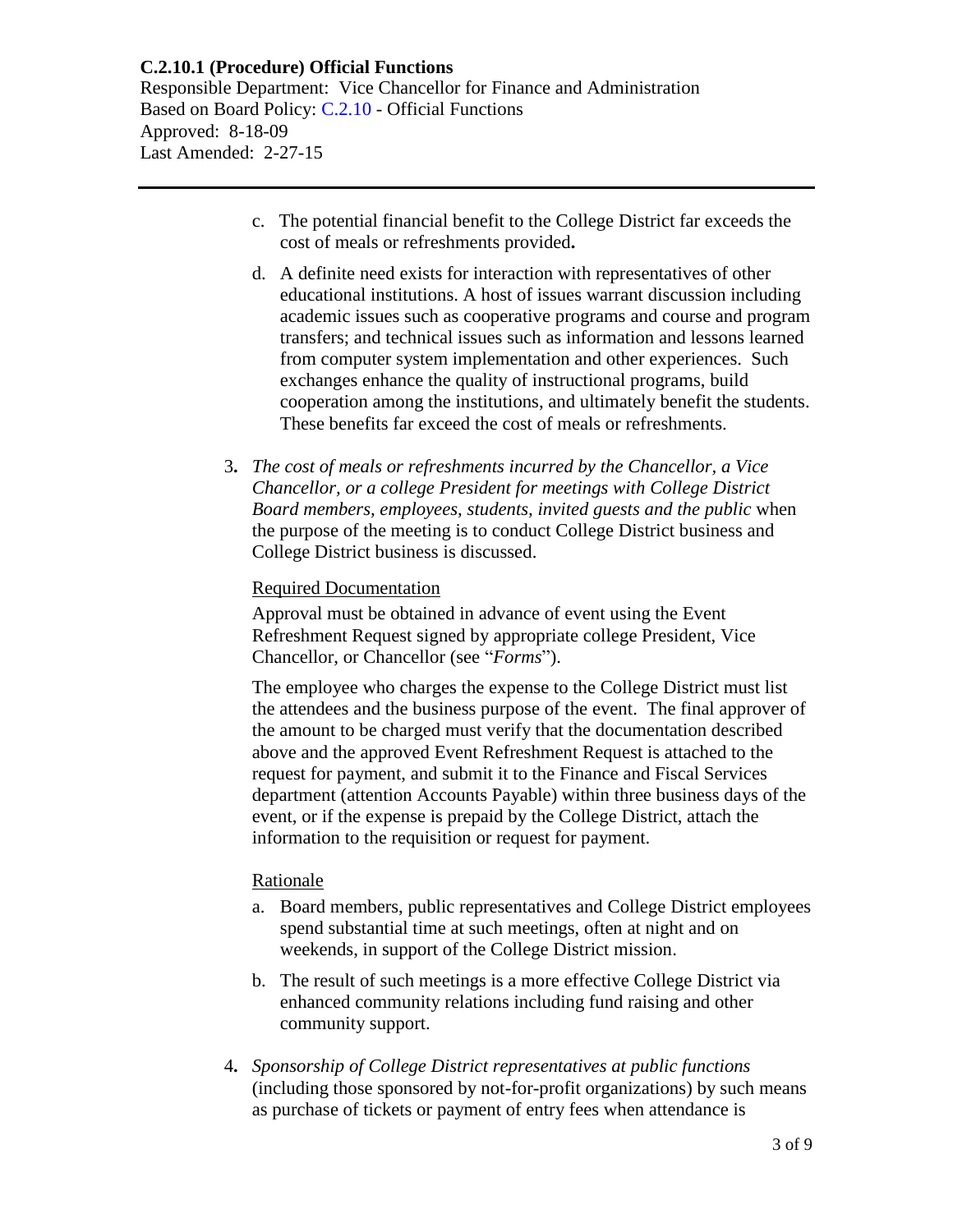Responsible Department: Vice Chancellor for Finance and Administration Based on Board Policy: [C.2.10](https://www.alamo.edu/siteassets/district/about-us/leadership/board-of-trustees/policies-pdfs/section-c/c.2.10-policy.pdf) - Official Functions Approved: 8-18-09 Last Amended: 2-27-15

> required or approved by the Chancellor/designee, a Vice Chancellor/designee, or a college President/designee.

### Required Documentation

The employee charging the expense to the College District must submit a statement of how participation in the event benefits the College District, the name of the College District representative, an agenda or notice of the meeting/event, and written approval by the Chancellor, a Vice Chancellor, or a college President of the sponsorship of the event. The final approver of the amount to be charged must verify that the documentation described above is attached to the request for payment, and submit it to the Finance and Fiscal Services department (attention Accounts Payable) within three business days of the event, or if the expense is prepaid by the College District, attach the information to the requisition or request for payment.

## Rationale

Community relations activities that promote valuable information exchanges regarding the institution are appropriate. The College District has become so integral a part of its communities that a lack of such interaction and visibility – giving information to and receiving information from the public – would render it less effective in fulfilling its mission.

5**.** *Financial support for activities under the direct control of other public entities* such as counties, school districts, and other College Districts when approved by the Chancellor, a Vice Chancellor, or a college President.

## Required Documentation

The employee charging the expense to the College District must submit a statement of how College District support of the event benefits the College District, an agenda or notice of the meeting/event, and written approval by the Chancellor, a Vice Chancellor, or a college President. The final approver of the amount to be charged must verify that the documentation described above is attached to the request for payment, and submit it to the Finance and Fiscal Services department (attention Accounts Payable) within three business days of the event, or if the expense is prepaid by the College District, attach the information to the requisition or request for payment.

#### Rationale

a. The College District has a history of active participation in and support of educational activities sponsored by other public entities.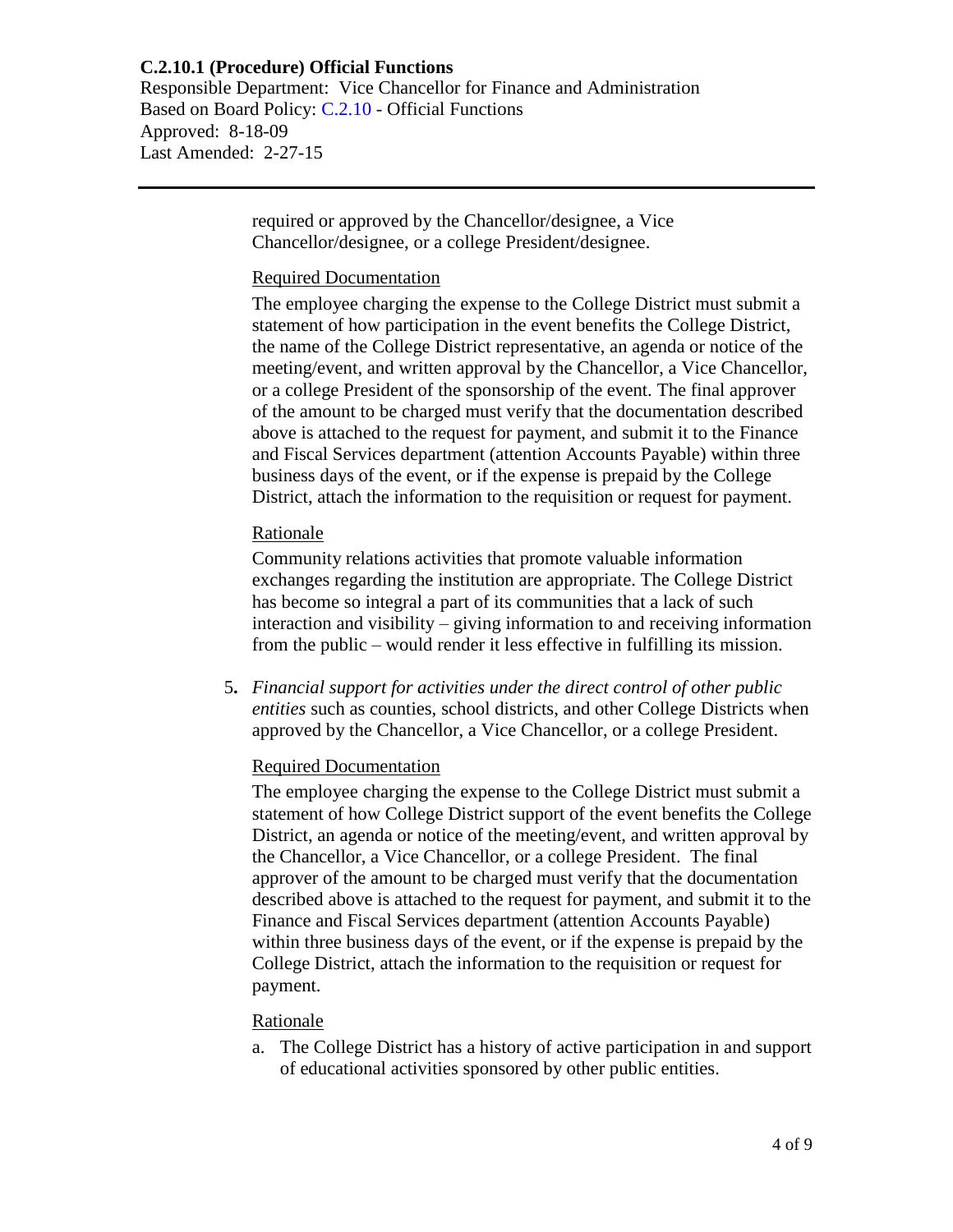Responsible Department: Vice Chancellor for Finance and Administration Based on Board Policy: [C.2.10](https://www.alamo.edu/siteassets/district/about-us/leadership/board-of-trustees/policies-pdfs/section-c/c.2.10-policy.pdf) - Official Functions Approved: 8-18-09 Last Amended: 2-27-15

- b. Its role as a College District dictates that it continues such involvement, which mutually benefits both the community and the College District.
- c. Benefits derived from support for such educational activities as community-wide celebrations, academic contests, conferences and publications far exceed the cost to the College District.
- d. Such involvement helps the College District fulfill its mission by increasing awareness of the College District, enhancing its image and providing opportunities for valuable exchange of information and ideas to increase College District success.

# B. Other Allowable Expenses

1*. Expenses (travel/lodging/meals) of visiting officials, consultants, and speakers* brought to the College District to render services. These expenses, if not included in a contract for services of the official, consultant, or speaker, shall not be construed as being part of the contract. Expenditures may include the cost of meals for College District employees closely connected with the activity.

## Required Documentation

The employee who charges the expenses to the College District must submit the name of the official, consultant or speaker; the business purpose of the visit; and notice of the meetings/events related to the visit. The final approver of the amount to be charged must verify that the documentation described above is attached to the request for payment, and submit it to the Finance and Fiscal Services department (attention Accounts Payable) within three business days of the event, or if the expense is prepaid by the College District, attach the information to the requisition or request for payment.

## Rationale

- a. Valuable information on how better to render services to fulfill the College District's mission is garnered from such visitors as representatives of accrediting agencies, speakers for activities such as College District's mission.
- b. Expenses incurred for such activities are appropriate, whether or not required by written contract, and benefits received far exceed amounts spent.
- 2*. Recognition activities and purchase of awards to recognize retirement, authorized service or meritorious performance by employees, students,*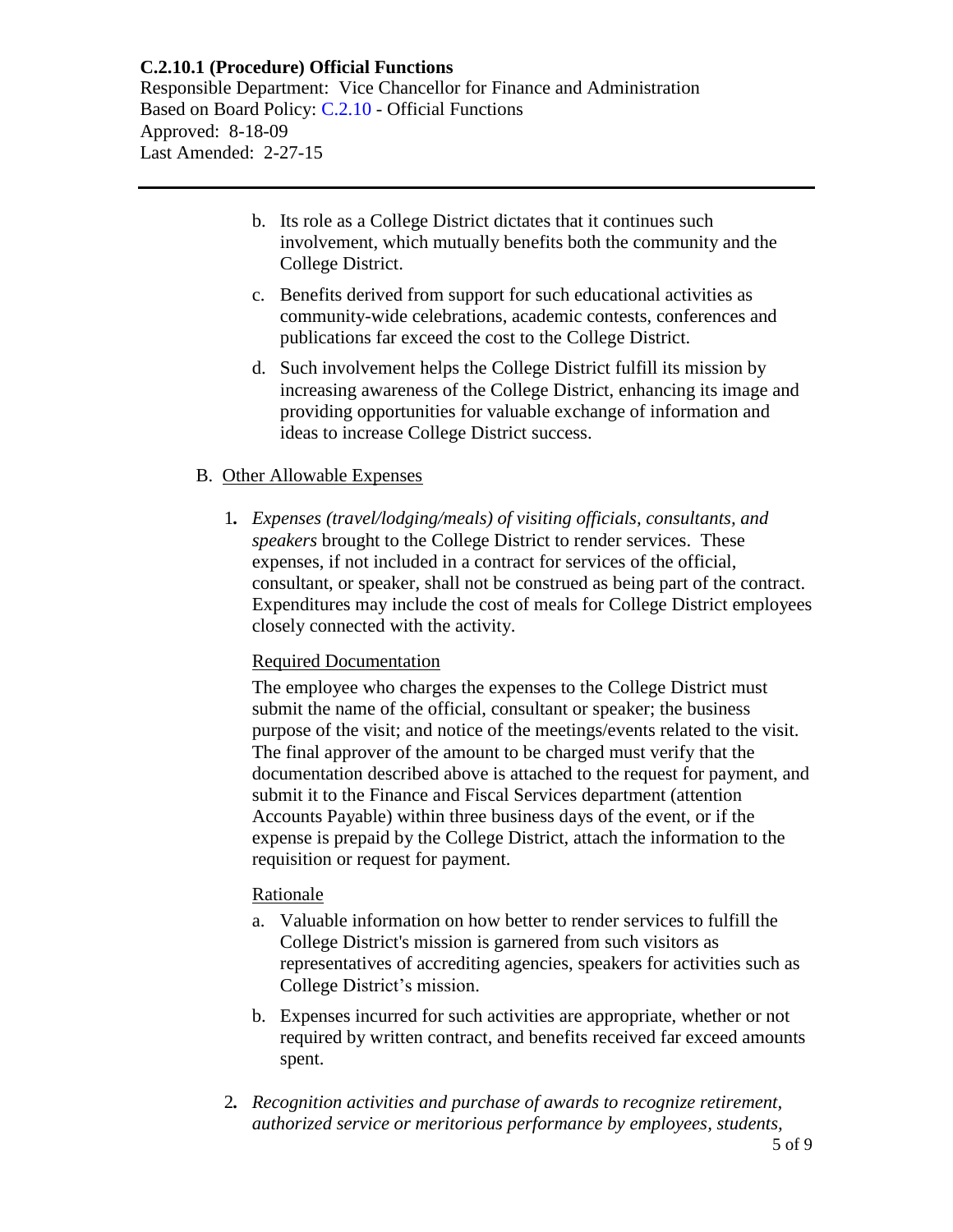Responsible Department: Vice Chancellor for Finance and Administration Based on Board Policy: [C.2.10](https://www.alamo.edu/siteassets/district/about-us/leadership/board-of-trustees/policies-pdfs/section-c/c.2.10-policy.pdf) - Official Functions Approved: 8-18-09 Last Amended: 2-27-15

> *and Board members, either individually or collectively, and benevolence activities such as sending flowers for employees, Board members or their families on such occasions as birth, death, or serious illness.* Gifts and other employee recognition items must be awarded in recognition of the employee's retirement, or on the basis of employee performance. Retirement recognition activities shall be administered by the Human Resources department on an annual basis for all employees who have retired since the previous retirement recognition activity.

### **Required Documentation**

The employee who charges the expense to the College District must submit the purpose of the activity or expense including applicable employee or Board member names. The final approver of the amount to be charged must verify that the documentation described above is attached to the request for payment, and submit it to the Finance and Fiscal Services department (attention Accounts Payable) within three business days of charging the expense, or if the expense is prepaid by the College District, attach the information to the requisition or request for payment.

#### Rationale

In both the public and private sectors, good management dictates benevolence activities as described above, and recognition of meritorious performance. Such activities enhance productivity by contributing to morale.

3. *Meals and refreshments for professional development activities.*  Professional development activities sponsored by the College District for employees traditionally are presented in day-long sessions that include breaks for light refreshments and an employee luncheon.

## Required Documentation

Approval must be obtained in advance of event using the Event Refreshment Request signed by appropriate college President, Vice Chancellor, or Chancellor (see "*Forms*").

The employee charging the expense to the College District must submit an agenda or notice of the meeting/event. The final approver of the amount to be charged must verify that the documentation described above and the approved Event Refreshment Request is attached to the request for payment, and submit it to the Finance and Fiscal Services department (attention Accounts Payable) within three business days of the event, or if the expense is prepaid by the College District, attach the information to the requisition or request for payment.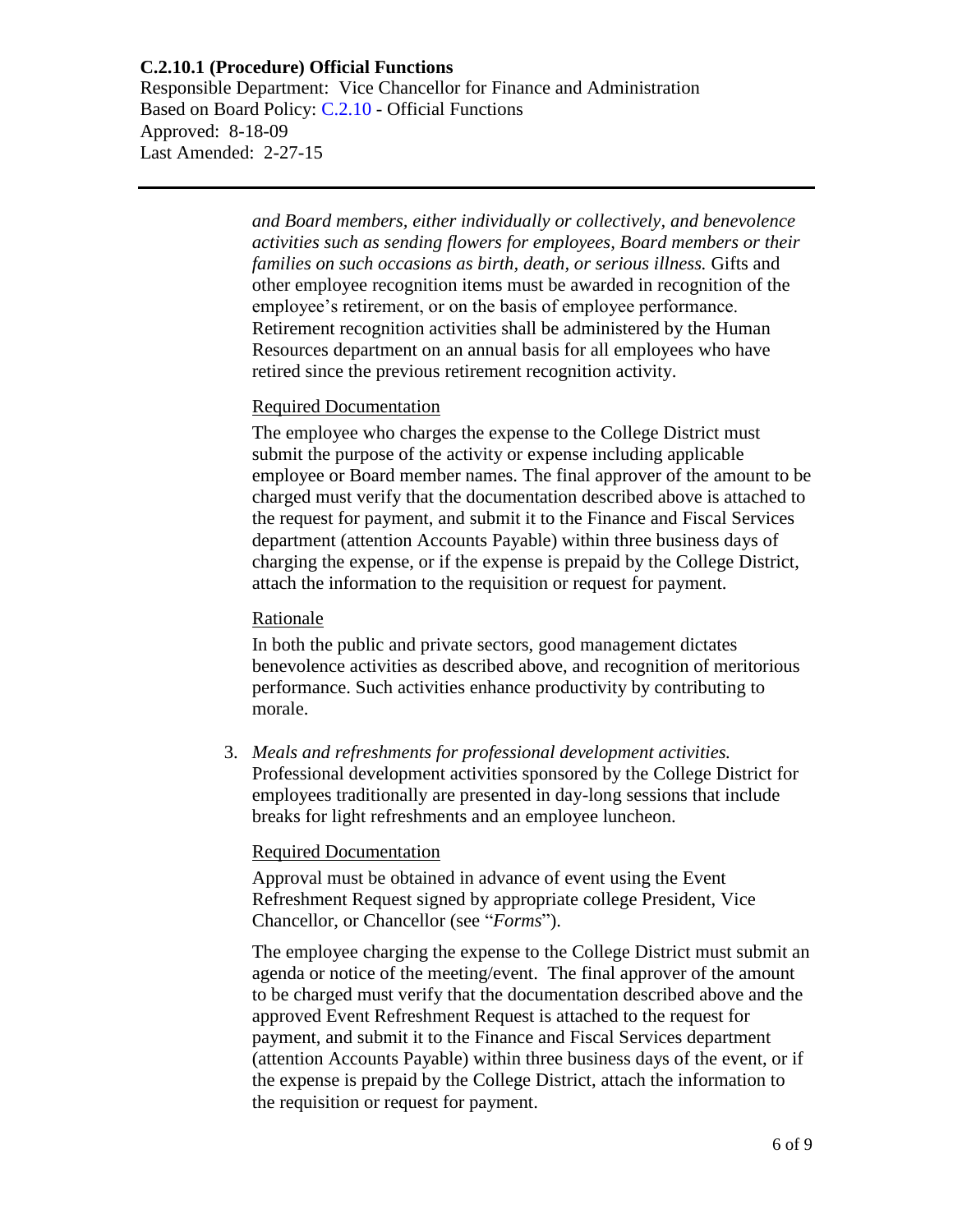Responsible Department: Vice Chancellor for Finance and Administration Based on Board Policy: [C.2.10](https://www.alamo.edu/siteassets/district/about-us/leadership/board-of-trustees/policies-pdfs/section-c/c.2.10-policy.pdf) - Official Functions Approved: 8-18-09 Last Amended: 2-27-15

#### **Rationale**

Professional development activities result in more effective employees and, therefore, a more effective College District.

4. *Memberships in professional and not-for-profit organizations* when such memberships are in the name of the College District or the individual as an employee of the College District and if such memberships will result in monetary advantage to the College District through discounts and other member services, or knowledge and information that could reasonably be expected to enhance the College District.

## Required Documentation

The employee charging the expense to the College District must submit a description of the organization and a list of membership benefits (literature or other information from the organization). The final approver of the amount to be charged must verify that the documentation described above is attached to the request for payment.

### Rationale

- a. Payment is appropriate for memberships in professional organizations where the College District employee is clearly representing the College District.
- b. Employee professional memberships often provide substantial discounts to the College District for training and continuing professional education, not only for the member but for other employees through group training and development.
- c. Knowledge and information given and received through participation in such organizations keeps the participating employees and, therefore, the College District abreast of professional and community development and assists the College District in fulfilling its mission. This is of far greater value to the College District than the cost of membership.
- 5. *Meals provided to College District students during College District sponsored events* involving overnight or non-overnight travel. This includes on-campus, off-campus, and day-trip events.

### Required Documentation

College District sponsored student activities are not automatically eligible for meal provision. The group sponsor (group sponsor must always be an employee) charging the expense to the College District on behalf of College District students must submit an agenda including a description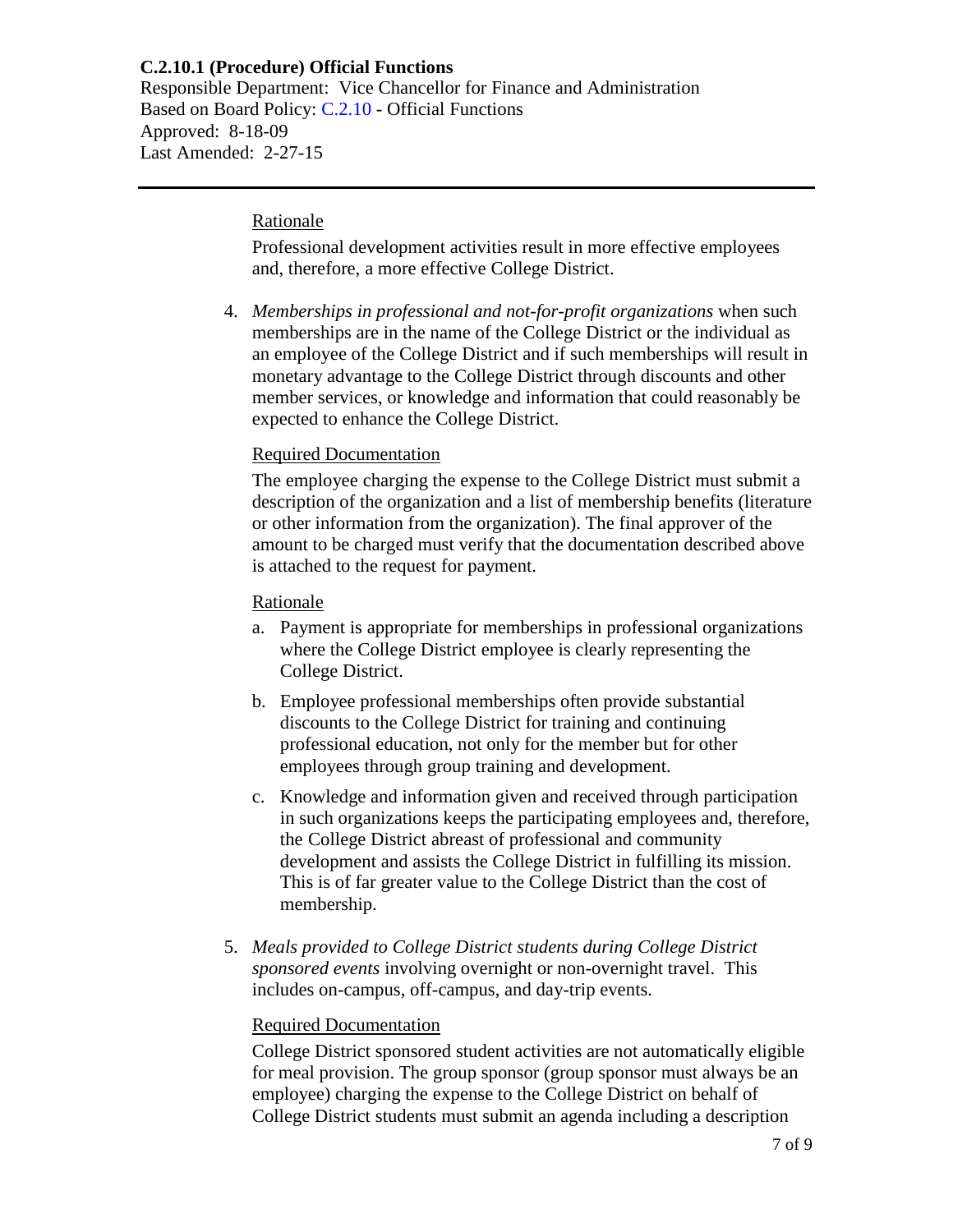Responsible Department: Vice Chancellor for Finance and Administration Based on Board Policy: [C.2.10](https://www.alamo.edu/siteassets/district/about-us/leadership/board-of-trustees/policies-pdfs/section-c/c.2.10-policy.pdf) - Official Functions Approved: 8-18-09 Last Amended: 2-27-15

> and timeline for the planned activity and the rationale for providing the meal(s) to the students.

For non-overnight student events, the group sponsor must obtain preapproval using the Student Event Approval Form (see "*Forms*").

For overnight student travel, the group sponsor must obtain pre-approval to travel using the Student Travel Authorization Form (see "*Forms*")

- a. This section applies to meals only. All other expenses and reimbursement procedures related to student travel (airfare, lodging, vehicle rental, parking, etc.) for both students and employees shall be in accordance with the Employee Travel Expense Reimbursement procedure  $(C.2.9.1)$ .
- b. Employees accompanying students on non-overnight student events will be reimbursed for meals as outlined below.
- c. Employees accompanying students on <u>overnight</u> student events will be reimbursed per the Employee Travel Procedure.
- d. Travel advances may be requested for 100% of student meals and other expenses related to a fully processed Student Event Approval Form.
- e. For purposes of this section, meals will be reimbursed up to the Government Services Administration (GSA) Meal & Incidental Expenses (M&IE) per diem amount for the Continental United States (CONUS). This rate is currently set at \$39 and will be updated in concurrence with the GSA.
- f. For single meals incurred without overnight travel, the \$39 meal per diem amount is broken down as follows:

| <b>Breakfast</b> | \$8  |
|------------------|------|
| Lunch            | \$12 |
| Dinner           | \$19 |
| Total            | \$39 |

- g. Meals may be reimbursed using actual cost (up to CONUS per diem amount) or using flat per diem amount without receipts. One method must be used for the entire student event.
- h. For non-overnight travel, the group sponsor (employee) must indicate which meal(s) (breakfast, lunch, dinner) are being requested.
- i. For overnight travel, meals for the departure and return date will be reimbursed at 50% of the applicable per diem amount.